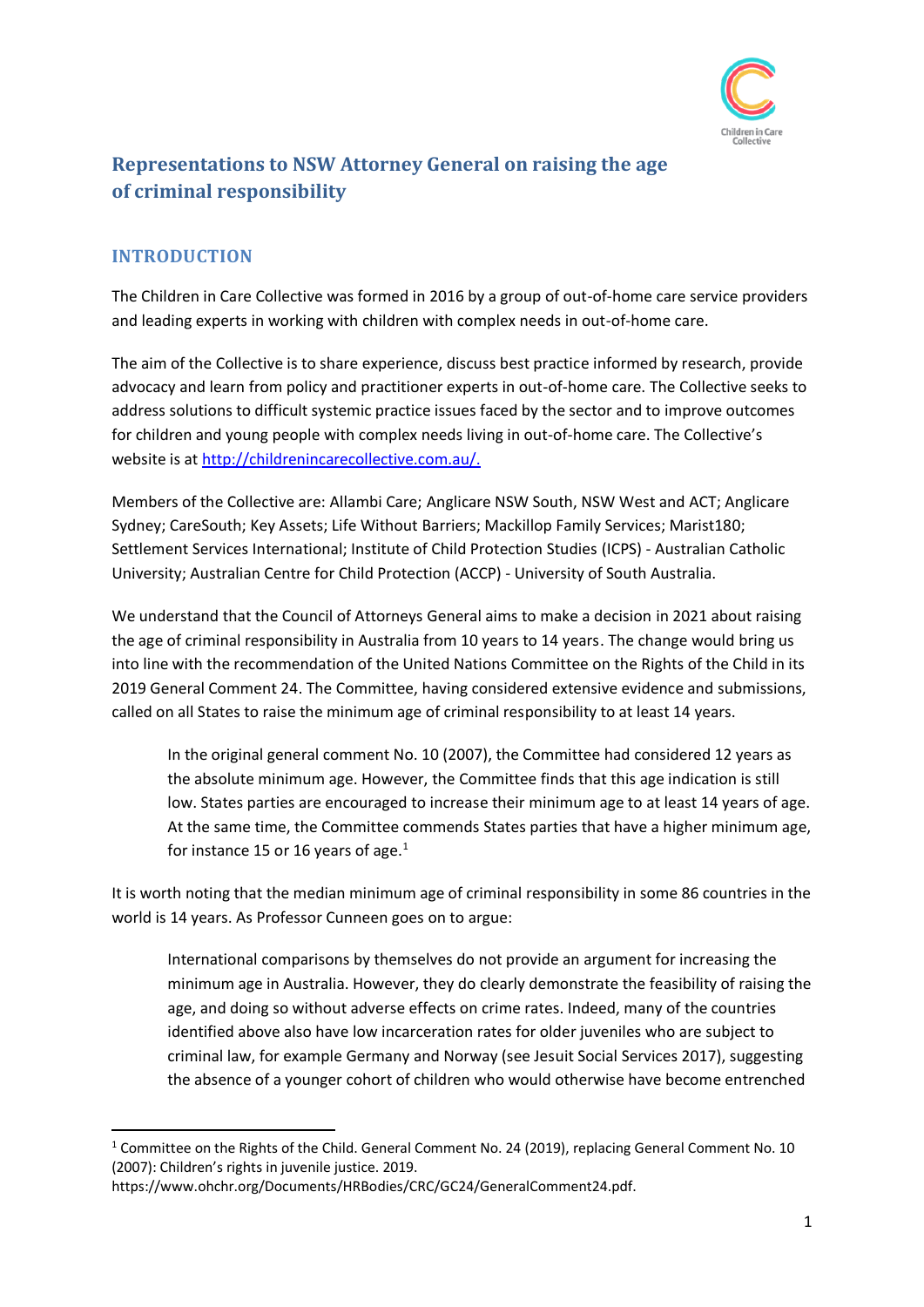in the system through re-offending and the accumulation of a prior offending history, and less punitive approaches to juvenile justice generally.<sup>2</sup>

We are making these representations because our work focuses on children with complex needs in out-of-home care and all too often these children and young people are over-represented in the juvenile justice systems of all states and territories in Australia. The Collective wishes to contribute to the discussion about the importance of raising the age of criminal responsibility as one way in which we can prevent children moving from the care system into the criminal justice system.

## **WHAT WE KNOW ABOUT JUVENILE CRIME AND CHILDREN IN CARE IN AUSTRALIA**

The most recent national statistics about juvenile crime and its nexus with children known to child protection services were collated and published by the Australian Institute for Health and Welfare (AIHW). Its report '*Young people under youth justice supervision and in child protection 2018-2019*' is based on the seven jurisdictions with data included in both the youth justice and child protection national minimum data sets (NMDS).<sup>3</sup> New South Wales was excluded from the analysis because it does not provide AIHW with standard child protection NMDS data.<sup>4</sup>

AIHW notes that as years of data accumulate, it will be possible to expand on the current set of analyses and areas of interest, including health and welfare. It is very regrettable that New South Wales does not contribute to this valuable understanding of a key child protection issue.

In the absence of data from New South Wales – and therefore a complete picture - this report draws on the findings of two reports which, while focused on particular cohorts of children and not completely contemporaneous, provide relevant information on the situation in this State. These reports are '*2015 Young People in Custody Health Survey: Full Report*' by the Justice Health & Forensic Mental Health Network and Juvenile Justice NSW<sup>5</sup> and 'Offending Among Young People in Contact with the Out-of-Home Care System<sup>,6</sup>, a report from the Pathways of Care Longitudinal Study of children and young people aged 0-17 years in out-of-home care in New South Wales.

#### **AIHW Data**

AIHW reported that children and young people who have been abused or neglected are at greater risk of engaging in criminal activity and of entering the youth justice system, confirming what is well

<sup>2</sup> Cunneen, C. (2017) *Arguments for Raising the Minimum Age of Criminal Responsibility*, Research Report, Comparative Youth Penality Project, University of New South Wales, Sydney. Available at <http://cypp.unsw.edu.au/node/146>

<sup>3</sup> Australian Institute of Health and Welfare 2020, Young people under youth justice supervision and in child protection 2018–19. Data linkage series no. 26. Cat. no. CSI 28. Canberra: AIHW (available online at [https://www.aihw.gov.au/getmedia/8442b61a-f3b9-4741-a5d7-75023cb0cd19/aihw-csi-](https://www.aihw.gov.au/getmedia/8442b61a-f3b9-4741-a5d7-75023cb0cd19/aihw-csi-28.pdf.aspx?inline=true)[28.pdf.aspx?inline=true](https://www.aihw.gov.au/getmedia/8442b61a-f3b9-4741-a5d7-75023cb0cd19/aihw-csi-28.pdf.aspx?inline=true) ) p1

<sup>4</sup> New South Wales provides aggregated child protection data rather than unit record child protection NMDS 5 Justice Health & Forensic Mental Health Network and Juvenile Justice NSW 2017, *2015 Young People in Custody Health Survey: Full Report*. Justice Health NSW

<sup>6</sup> Zhou, A. (2020). *Offending Among Young People in Contact with the Out-of-Home Care System.* Pathways of Care Longitudinal Study: Outcomes of Children and Young People in Out-of-Home Care. Research Report Number 18. Sydney. NSW Department of Communities and Justice.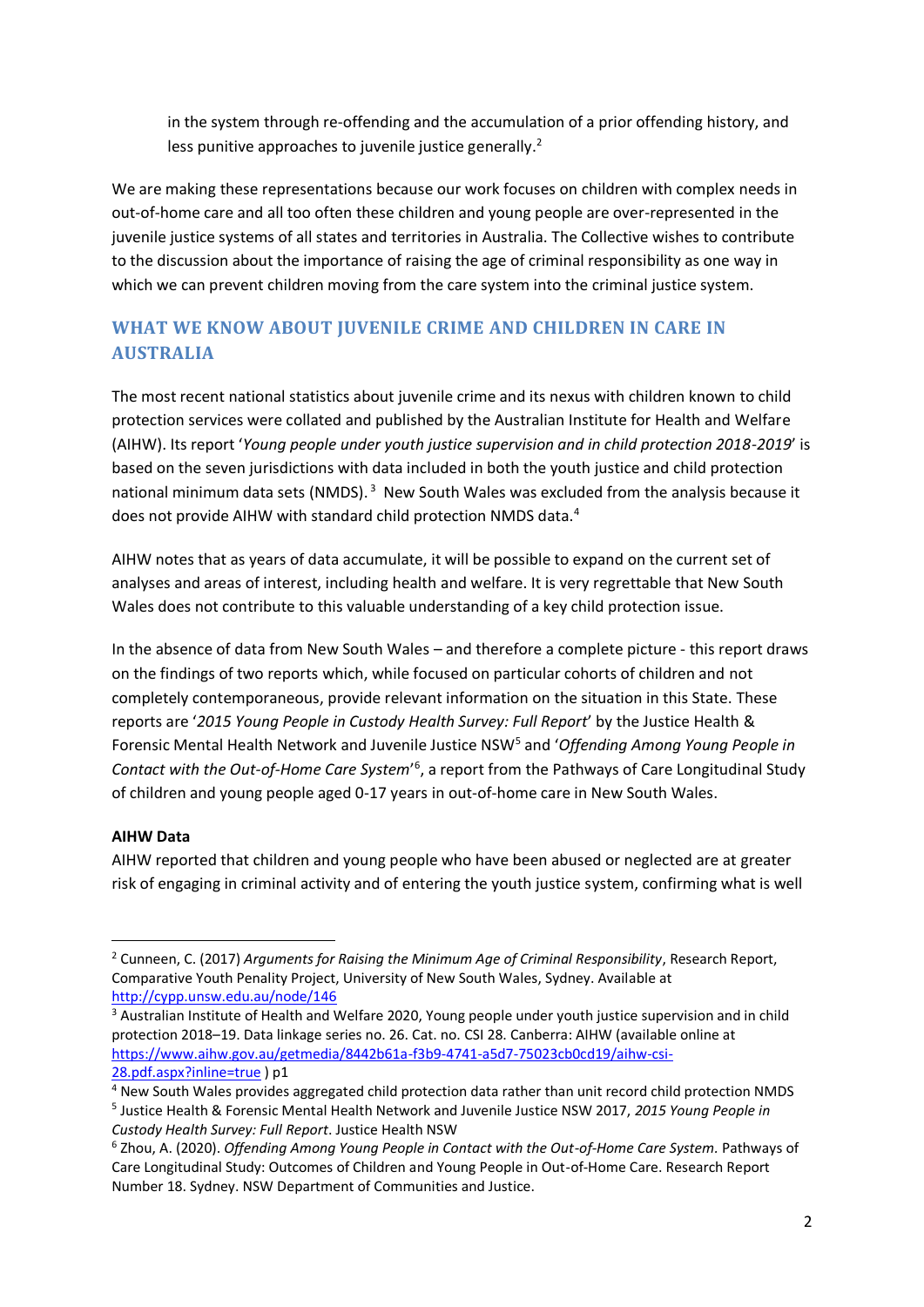known and researched. Of particular relevance to the cross over between out-of-home care and juvenile justice, in its 2020 report the AIHW reported that:

- more than 1 in 2 children (54%) under youth justice supervision had also received child protection services in the five years from 1 June 2014 – 30 July 2019. Sixty-one per cent of Indigenous children and 71 per cent of females had received child protection services
- about one-third of youth justice-involved young people were the subject of a substantiated notification for abuse or neglect
- approximately a quarter of those children in detention in 2018-2019 had been in out-of-home care in the five years from 1 June 2014 – 30 July 2019. Of these, 84 per cent (more than 4 in 5) had been in residential care
- of those in detention who had been in out-of-home care, 44 per cent had unstable care experiences of five or more placements
- the younger a person was when they entered youth justice, the more likely they were to have also received child protection services. Over 7 in 10 (71%) young people aged 10 to 13 at their first contact with youth justice supervision had received child protection services in the 5-year period.

The standout messages are that those involved in the youth justice system at a very young age (10- 13 years) are very likely to have had child protection involvement. For those children with out-ofhome care experiences, residential care and/or placement instability are closely correlated, rather than causally linked, with youth justice involvement. There is a further close correlation between those children with less desirable experiences of out-of-home care and children with complex needs and significant trauma histories. These overlapping experiences are confirmed in the *2015 Young People in Custody Health Survey*.

## **2015 Young People in Custody Health Survey**

The *Young People in Custody Health Survey* was conducted between September and December 2015 across seven Juvenile Justice Centres in New South Wales, within the time frame of the child protection data used by AIHW in the report referred to above. A total of 227 young people participated in the survey. The survey confirms that:

young people in custody come from highly disadvantaged backgrounds, with family disruption and experiences of trauma, neglect and abuse commonplace and levels of education low.<sup>7</sup>

Included among the Key Findings, are the following:

• One in five participants (21.1%) reported that they had been placed in out-of-home care before the age of 16 years and 38.1% had been placed in care three or more times. Rates of out-of-home care among young people in custody far exceed those among the general population, especially for young females.

<sup>7</sup> Justice Health & Forensic Mental Health Network and Juvenile Justice NSW 2017, *2015 Young People in Custody Health Survey: Full Report*. Justice Health NSW. pxvii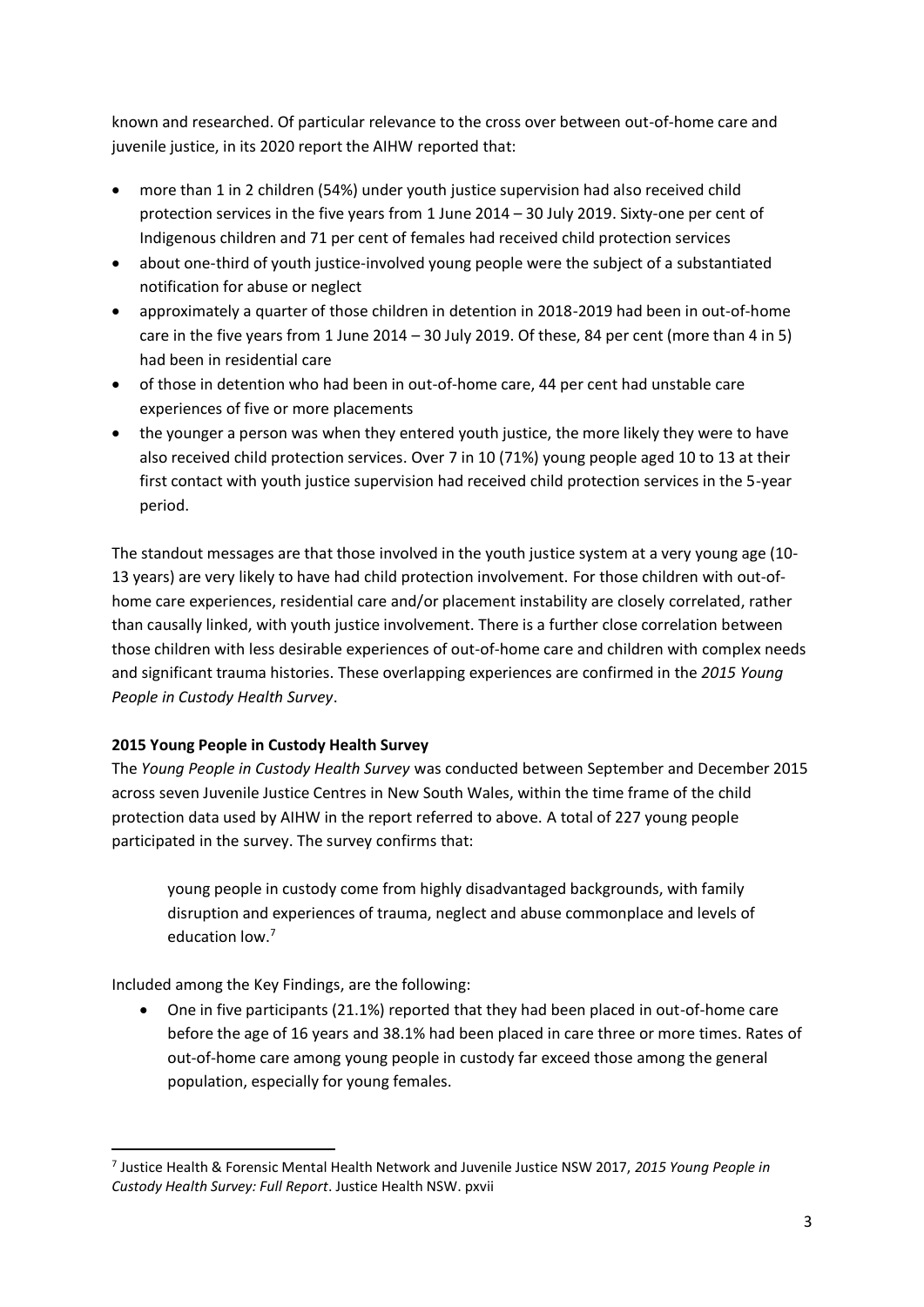- Levels of educational attainment were low. Only one quarter (27.0%) of participants were in school prior to custody and the median age of leaving school was 15 years, with female and Aboriginal participants leaving school earlier than other participants.
- The overwhelming majority (96.7%) of participants who had ever consumed alcohol had experienced being "drunk". The average age of first getting drunk was 13.6 years, with Aboriginal participants' first experience of becoming drunk occurring earlier than for non-Aboriginal participants (13.3 vs. 13.9 years). Over two fifths (41.8%) of those who had consumed alcohol in the year before custody reported being drunk at least weekly, and 51.6% admitted that their alcohol consumption had caused them problems with school, friends, health, police, and/or parents.
- More than three quarters (77.6%) of participants reported that they were intoxicated at the time of their offence, and 65.4% reported committing crime to obtain alcohol or drugs.
- Mental health concerns are among the most essential needs of young people in contact with the juvenile justice system, especially for those entering custody. An average of 2.5 psychological disorders occurred in the past 12 months for each participant. Most participants (83.3%) met the threshold criteria for at least one psychological disorder, and 63.0% for two or more. The population prevalence of psychological disorders for young people is estimated to be 13.9%, so young people in the YPICHS sample were nearly six times as likely to experience them.
- The data on suicide ideation, suicide attempts and suicide attempts requiring medical intervention indicate that YPICHS participants are less likely to report self-harm and ideation and more likely to perform serious suicidal acts.
- Overall, 68.2% of young people in the 2015 YPICHS reported experiencing at least one form of childhood abuse or neglect, with over one-quarter (28.1%) experiencing some form of severe abuse or neglect. (The study also found that approximately 49 per cent of study participants were likely to be under-reporting their experience of abuse and neglect.
- Close to a third of participants (29.8%) reported at least one clinically significant trauma symptom and 18.0% reported experiencing two or more symptoms.

In commenting on the very high levels of childhood abuse and the impact of trauma, the report concludes that:

The experience of abuse, trauma or neglect during childhood may disrupt a child's developmental pathway, resulting in pervasive and long-lasting outcomes which may adversely affect various aspects of functioning. The evidence suggests a relationship between childhood trauma and poor emotional and mental health, and the development of antisocial behavioural problems such as aggression, juvenile delinquency, adult criminality, abusive or violent behaviour.<sup>8</sup>

Given the average age at which the young people entered custody is 15 years, there must have been a significant proportion who were younger than 14 years to result in this average figure, with the average age of Indigenous children being even younger. It therefore seems likely that a substantial number of under 14-year-olds would have experienced significant trauma and be affected by mental

<sup>8</sup> Justice Health & Forensic Mental Health Network and Juvenile Justice NSW 2017, *2015 Young People in Custody Health Survey: Full Report*. Justice Health NSW. P95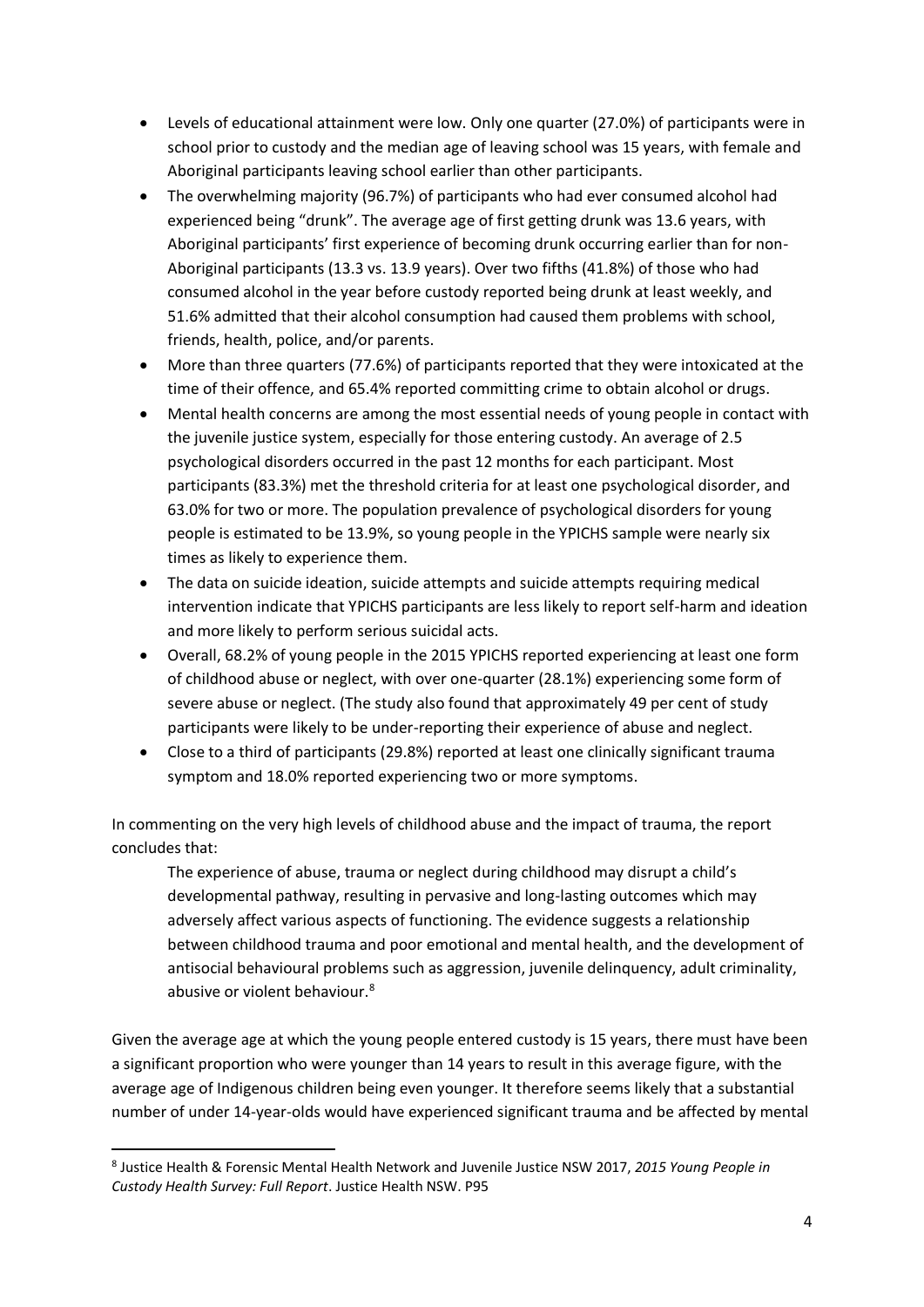health disorders and cognitive impairments. Since research confirms that the younger a child is when they first have contact with juvenile justice the more likely they will become entrenched in the system (see Cunneen 2017 for citations), there is a strong argument for considering how best to respond to the needs of these young people in the community, rather than in the justice system.

It is worth highlighting here that the most common first offence type committed was graffiti, at 11.8 years of age.

The high levels of abuse experienced by children who commit a criminal offence is once again confirmed in the Pathways of Care Longitudinal Study report on *Offending among young people in contact with the out-of-home care system*.

#### **Offending among young people in contact with the out-of-home care system**

The analyses in this study are based on Department of Communities and Justice administrative data and linked offending data as at January 2018, so the timeframe is not quite consistent but likely to be comparable. The study investigates the likelihood and timing of the first offence among young people in out-of-home care, focusing on 863 young people who had no history of contact with the criminal justice system at the time of their entry into care – of whom, 240 (27.9%) were criminally charged following their entry into care.

The average age of these young people at first offence was 14 years (ranging from 11 to 20 years old). Once again, it is likely that a substantial proportion of offences were committed by those younger than 14 years.

The study found that:

- young people who were older at placement (i.e., 12-14 years of age) are more likely to offend as are young males and Aboriginal young people
- young people who were exposed to neglect or who had a history of risk behaviour (e.g., drug and alcohol misuse) prior to entry to out-of-home care also had an increased risk of offending, particularly those with a larger number of Risk of Significant Harm (ROSH) reports and a longer period of time between the first ROSH report and entry into care
- being placed in residential care or 'other' types of placement (e.g., supported accommodation) is significantly associated with offending.<sup>9</sup>

A history of neglect or risk behaviour was found to be the most significant predictor of first-time offending. The study also found that a longer stay in out-of-home care was significantly related to a decreased risk of offending, indicating the importance of stability and safety for vulnerable young people.

## **CONCLUSIONS**

The correlation between childhood experience of abuse and neglect, complex trauma leading to mental health disorders and cognitive impairments and socio-economic disadvantage is clearly evident. The need of these children for care and protection rather than criminalisation is ironically

<sup>9</sup> Justice Health & Forensic Mental Health Network and Juvenile Justice NSW 2017, *2015 Young People in Custody Health Survey: Full Report*. Justice Health NSW. P1